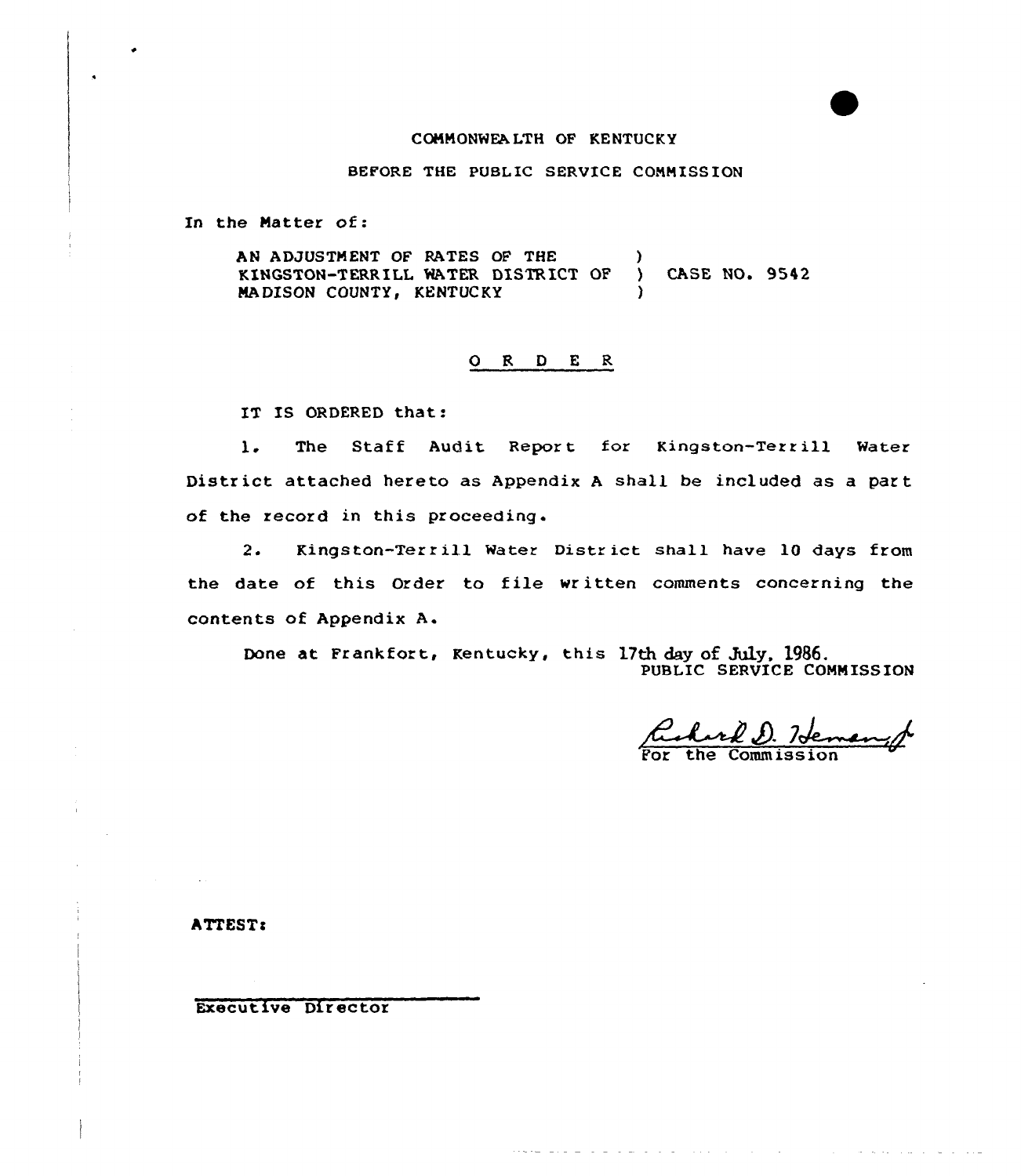STAFF REPORT

 $\ddot{\phantom{1}}$ 

ON

KINGSTON-TERRILL WATER DISTRICT

Prepared By:<br>Samuel J. Bryant, Jr.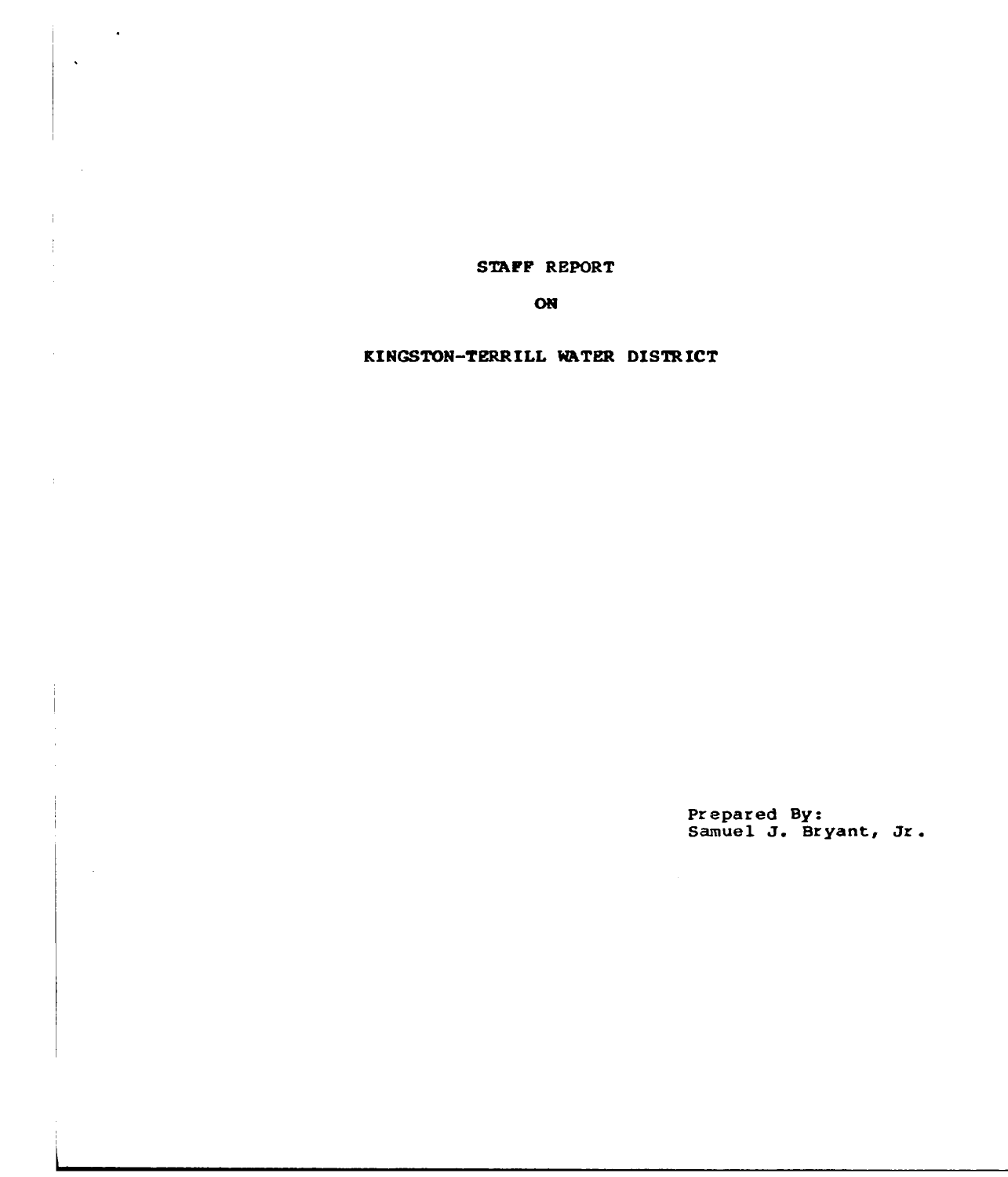# Staff Audit Report on Kingston-Terr ill Water District

### PREFACE

On Narch 31, 1986, Kingston-Terrill Water District ( "Kingston-Terr ill") filed its application seeking an increase in its rates for water service. The proposed rates would generate approximately \$115,366 on an annual basis, an increase of approximately 40 percent in the rates currently being charged.

As part of its endeavor to shorten and simplify the regulatory process for utilities the Commission chose to perform a limited financial audit of Kingston-Terr ill's operations for the test year, calendar year 1985. The Commission's objective was to substantially reduce the need for written data requests, decrease the time necessary to examine the application and, therefore, decrease the expense to the utility. Nr. Sam Bryant of the Commission's Division of Rates and Tariffs performed the audit on Nay 28, 1986, at the office of Kingston-Terr ill in Richmond, Kentucky.

#### SCOPE

The scope of the audit was limited to obtaining information to determine whether the operating expenses as reported in Kingston-Terrill's 1985 Annual Report used as the test year in this case were representative of normal operations and to gather information to evaluate pro forma adjustmente proposed in Kingston-Terrill's filing. Expenditures charged to test year operations were reviewed as were the invoices. Insignificant or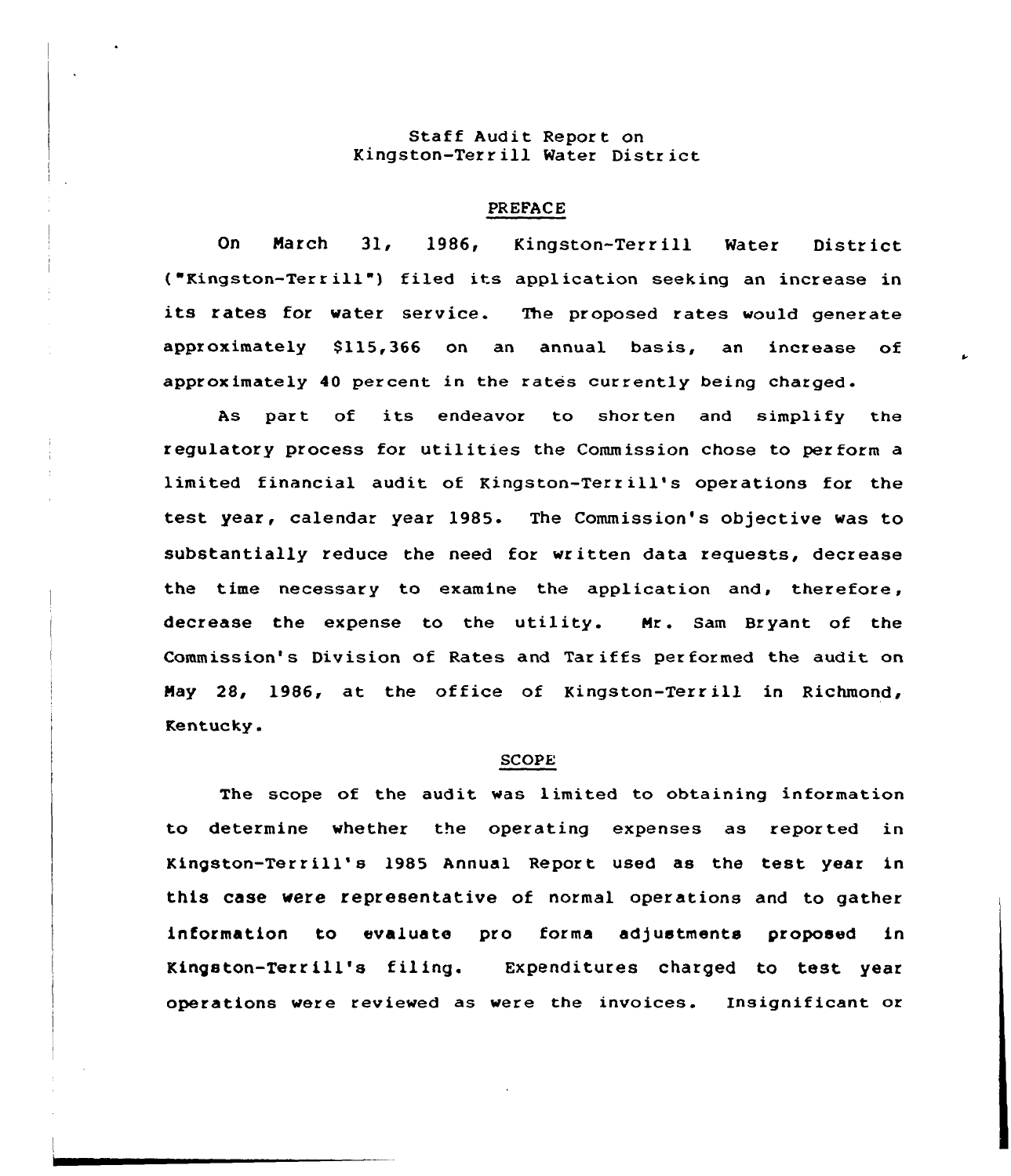immater ial discrepancies were not pursued and are not addressed herein.

# FINDINGS

# Utility Plant in Service

An examination of the records of Kingston-Terrill were inconclusive in directly determining the accuracy of the amount of Sli238,049 reported on the 1985 balance sheet for Utility Plant in Service. This is due to the inadequate records kept by Kingston-Terrill. Kingston-Terrill produced no records of plant accounts and according to its accountant has no ledger for plant accounts. The two bond issues of  $$445,000$  and  $$210,000$  added to the contributions of \$310,502 and other debt in the amount of \$ 203,000 used for plant expansion supports a level of plant in the amount of  $$1.168.502$ . Additional capital expenditures of  $$17.664$ during the test period raises the level to \$1,186,166 leaving a difference of \$51,883 from the reported test period level. Staff was unable to reconcile this difference and, therefore, concludes that Kingston-Terrill's representation of  $$1,238,049$  for utility plant in service is questionable, but adequate at this time.

It is the staff's recommendation that Kingston-Terrill immediately, with the aid of its accountant, begin to identify and attempt. to reconcile the balances of all items of plant and to continue to maintain the proper records for all plant accounts under the Uniform System of Accounts ("USoA") prescribed by this Commission.

 $-2-$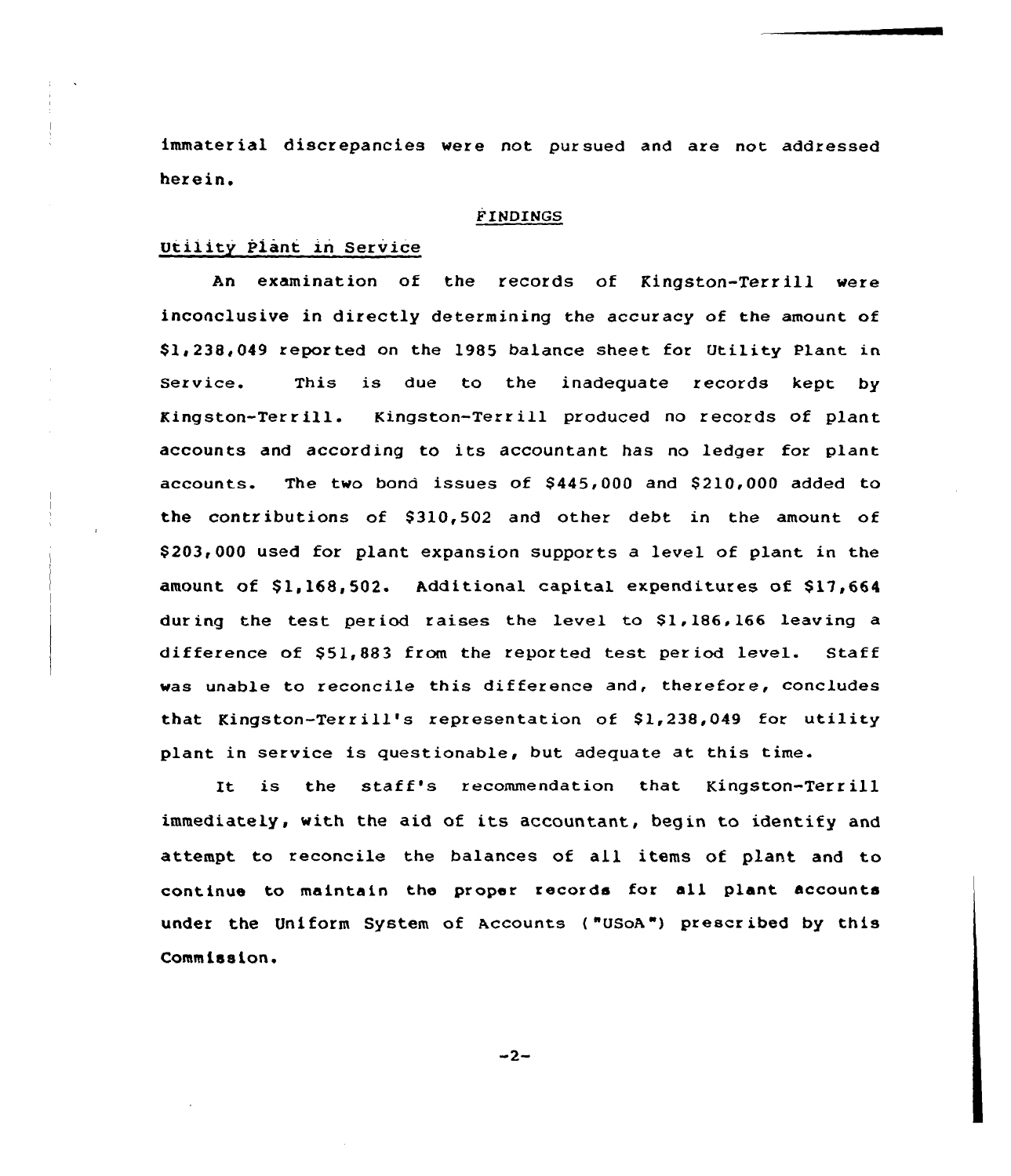## Operation and Naintenance Expenses

In the course of the audit staff examined invoices related to test period operation and maintenance expenses. Staft found no material discrepancies in the level of test. period operation and maintenance e'xpenses, however, some expenses had been misclassified as to the proper account prescribed by the USoA.

Kingston-Terrill reported no expenditure for fuel and power purchased for pumping {Acct. 4622) for the test period but upon examination staff determined that \$5,024 had been expended and charged to account number 651, Maintenance of Mains. Staff has accordingly increased Account No. 622 by \$5,024 and reduced Account No. 651 by a like amount. Staff also determined that \$ 6,279 of expenditures were charged to Account No. 903 but should have been charged to Account No. 921. Accordingly, staff has made appropriate adjustments to both accounts.

It its filing, Kingston-Terr ill proposed increases totaling \$ 26,757 to operation and maintenance expenses. Dur ing the audit staff determined that the majority of the increases were related to assets that Kingston-Terr ill has proposed to purchase but has not shown adequate evidence of the need or benefit to its ratepayers. One example is a proposed \$3,300 expenditure for maintenance of a truck. Kingston-Terrill has not purchased the truck but has made adjustments to operation and maintenance and depreciation expense. The decision to purchase the truck rests on whether or not Kingston-Terrill can obtain the funds. In addition Kingston-Terrill has made no adjustments to reflect reductions in other expenses resulting from the proposed purchase, ie., the

 $-3-$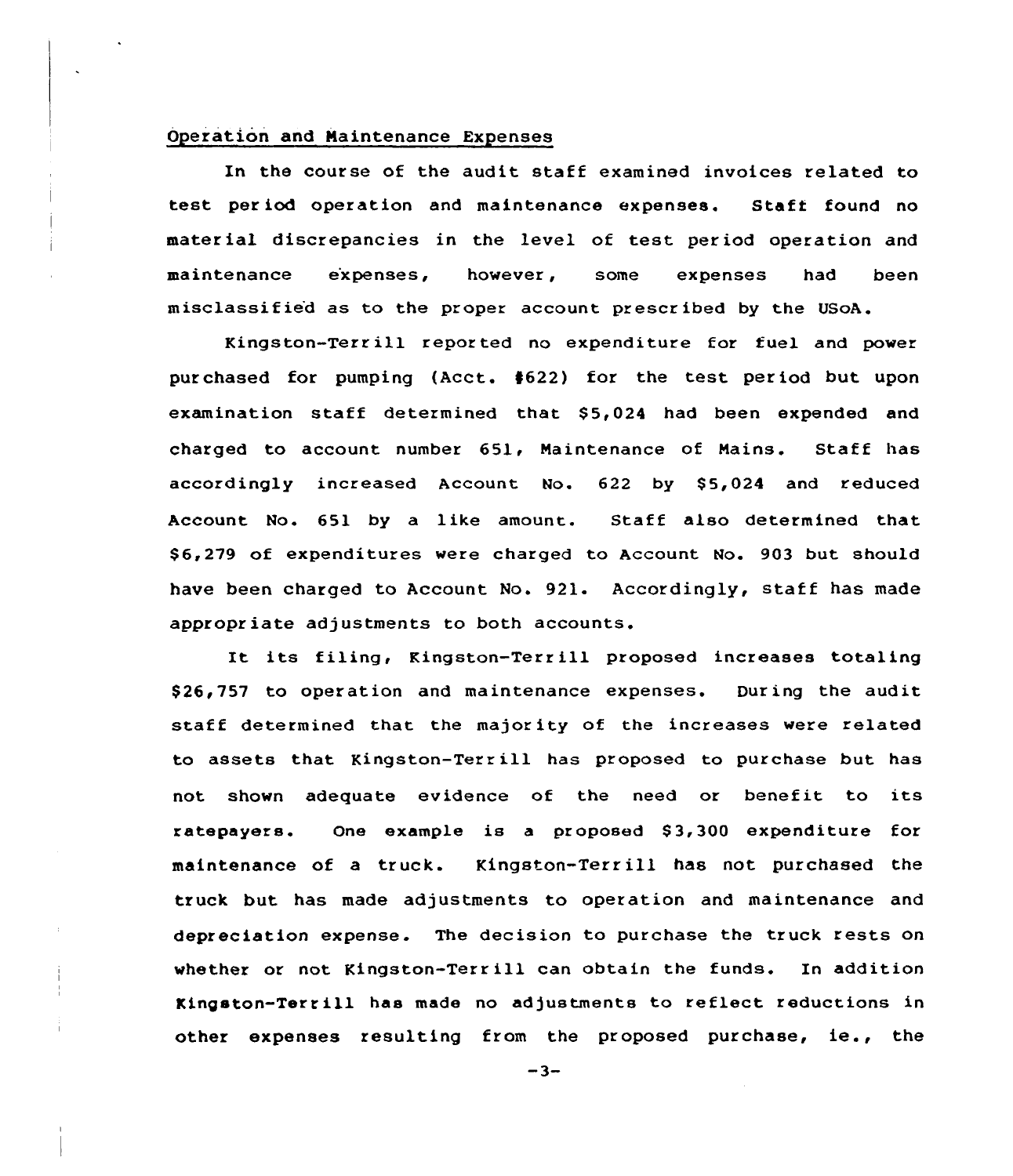reimbursements to the manager for use of his truck. Staff recommends that the proposed \$3,300 adjustment for truck maintenance as well as the proposed adjustments for an additional employee of \$7,632, rent for a storage building in the amount of \$828 and the proposed \$4,800 adjustment for employee benefits (health insurance) be denied on the basis that Kingston-Terrill has not shown sufficient evidence for the need and has not proven a benefit to its ratepayers. These adjustments result in a decrease of \$16,560 to Kingston-Terrill's operation and maintenance expenses.

If in its response to this report or at the hearing scheduled for August 20, 1986, Kingston-Terrill can show that these increases are necessary and can result in more efficient operations these items will be reconsidered.

Kingston-Terr ill proposed to increase operation and maintenance expenses in the amount of \$2,797 for increases in general liability and workers compensation insurance. In the course of the audit staff verified these figures in a conversation with the insurance agent. It is the staff's judgement that these adjustments are proper and necessary and recommends that they be accepted

Kingston-Tert ill proposed to increase operation and maintenance expenses by \$7,000 as the result of expenses to be incurred for its meter testing program and by \$400 for maintenance on its water tower. During the audit staff determined that, the \$ 7,000 estimate for the meter testing program was for five years. It is the staff' judgment that this expense should be amortized

 $-4-$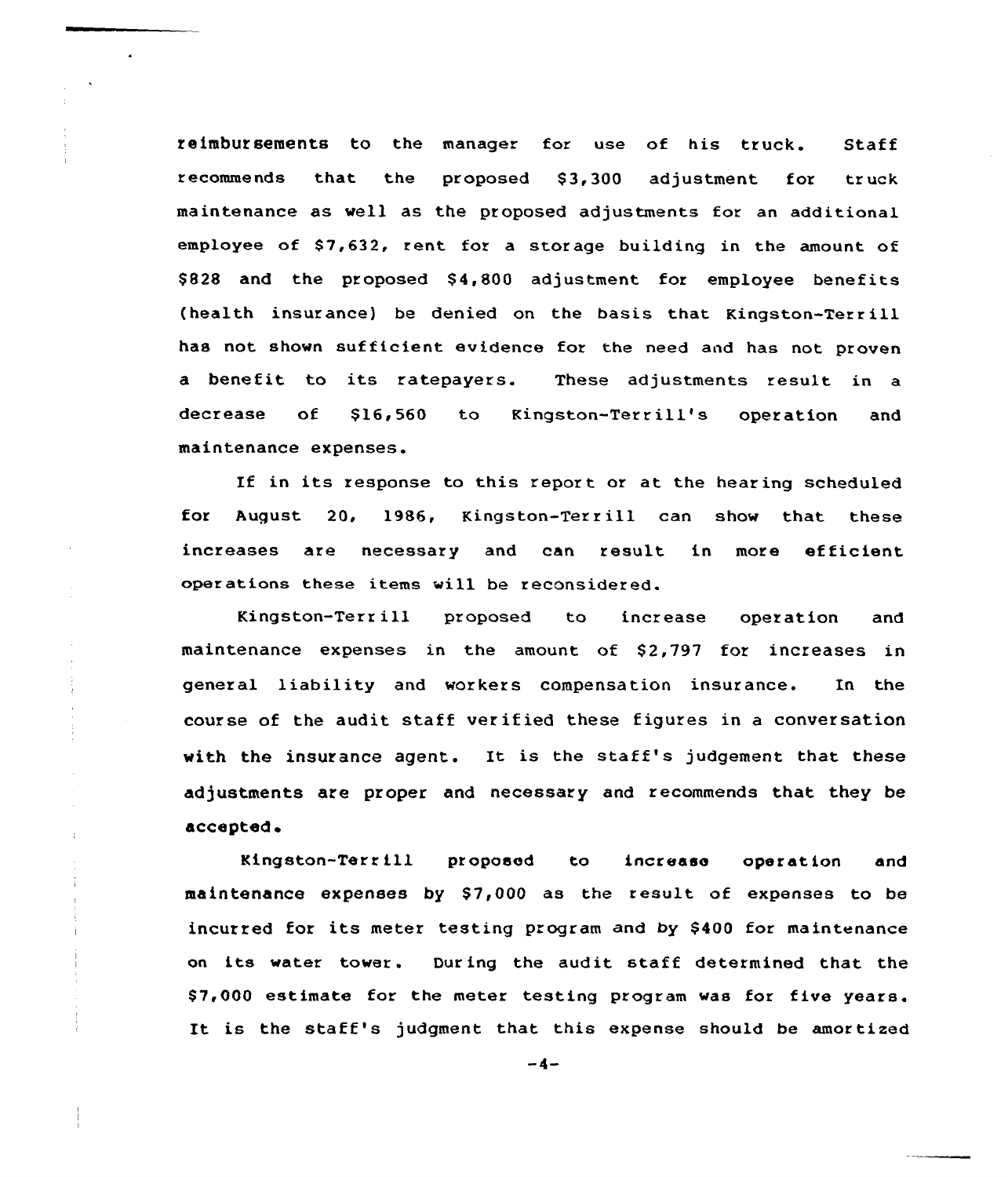over a 5-year per iod and, therefore, operation and maintenance expenses should be decreased by  $$5,600$ .

### Purchased Water

Kingston-Terrill reported purchased water expense of \$169,175 for the test period. Kingston-Terrill failed to make an annualization adjustment for an increase in rates by its supplier, the City of Richmond, Kentucky, in May, 1985. Accordingly, the staff has increased Kingston-Terrill's operating expenses by \$15,000.

# Depreciation Expense

Kingston-Terrill reported depreciation expense of \$38,511 for the test period. In addition Kingston-Terr ill proposed several adjustments that would increase its depreciation expense by \$ 5,176. These adjustments were proposed to amortize the costs of a group of assets that Kingston-Terrill proposes to purchase. Again Kingston-Terrill has not shown sufficient need nor has it made appropriate adjustments to other expense, revenue, or balance sheet accounts resulting from the proposed purchases. Staff, therefore, recommends that these adjustments be denied and accordingly reduces Kingston-Terr ill's proposed depreciation expense by  $$5,176.$ 

In addition, the Commission has traditionally disallowed depreciation on plant that has been acquired through contributions. During the course of the audit staff found no evidence that the Ccmmission should change its practice and thus recommends continuing to disallow depreciation expense on contributed property for a reduction to Kingston-Terrill's depreciation expense of \$9,757.

 $-5-$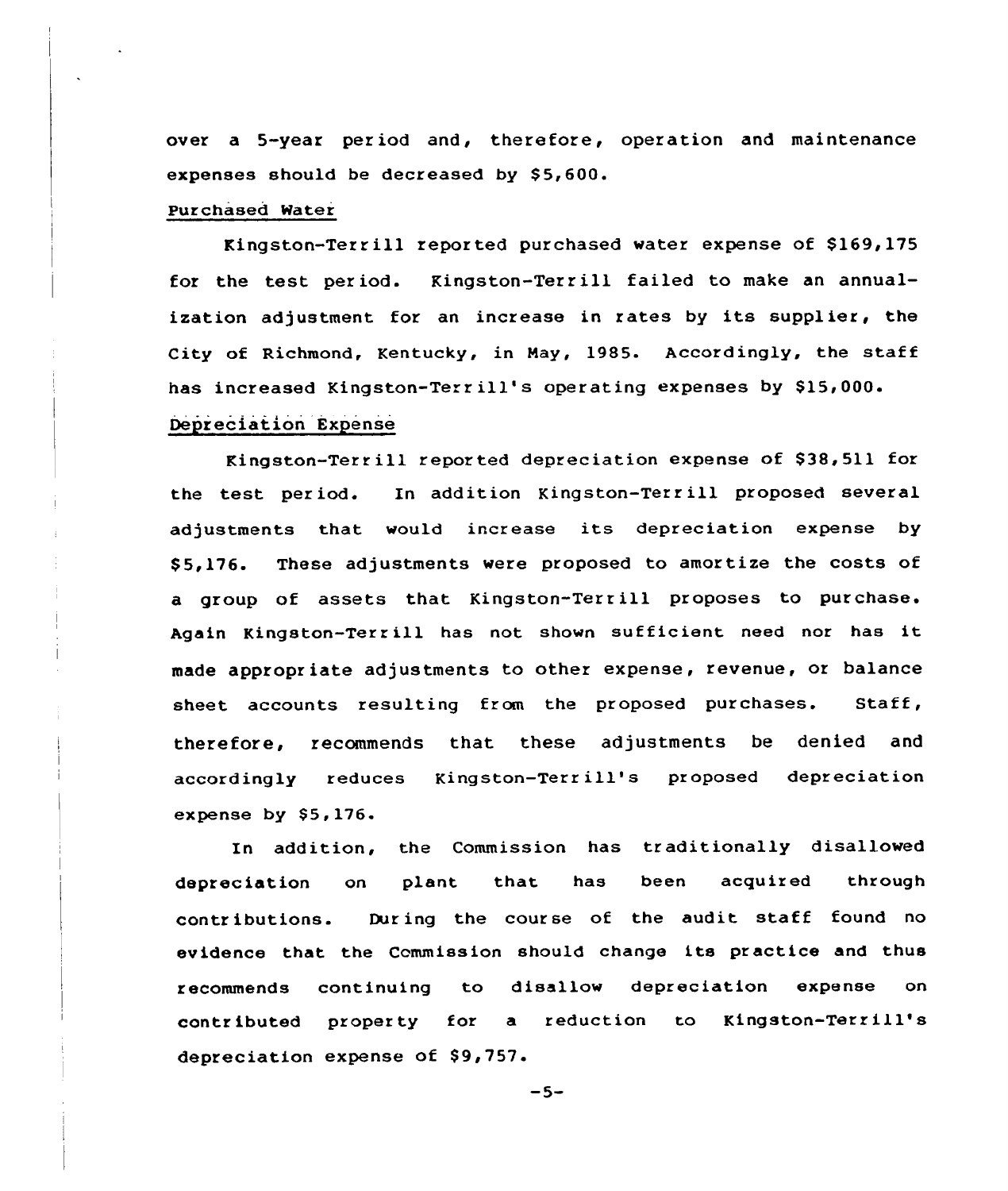#### Amortization Expense

Kingston-Terrill proposed to increase amortization expense by \$3,500 for a 5-year amortization of tank maintenance. The staff finds this adjustment to be proper and necessary and recommends it be accepted for rate-making purposes.

### Miscellaneous Adjustment

Kingston-Terrill proposed an adjustment of \$60,327 to "maintain financial integrity of district as a percent of total assets". Kingston-Terr ill derived this figure by taking five percent of its total assets at the end of 1984. Staff concludes that the figure is azbitrary, capricious and has no support and should be denied.

## Recordkeeping

Kingston-Terr ill's records consisted mainly of <sup>a</sup> cash receipts and cash disbursements journal. Kingston-Terrill's General Manager and its Office Manager attempted to keep a general ledger during the test year, however it proved to be inaccurate. Kingston-Terr ill, with the aid of its accountants has began to keep records in accordance with the USoA. The staff recommends that Kingston-Terrill continue this procedure and in the future be able to provide adequate records of its operations.

### Sales Revenues

Kingston-Terrill reported test period sales of \$295.852. In Nay, 1985 Kingston-Terr ill received <sup>a</sup> rate increase for purchased water adjustment. Kingston-Terr ill made no adjustment to its revenues to annualize water sales as a result of the rate

 $-6-$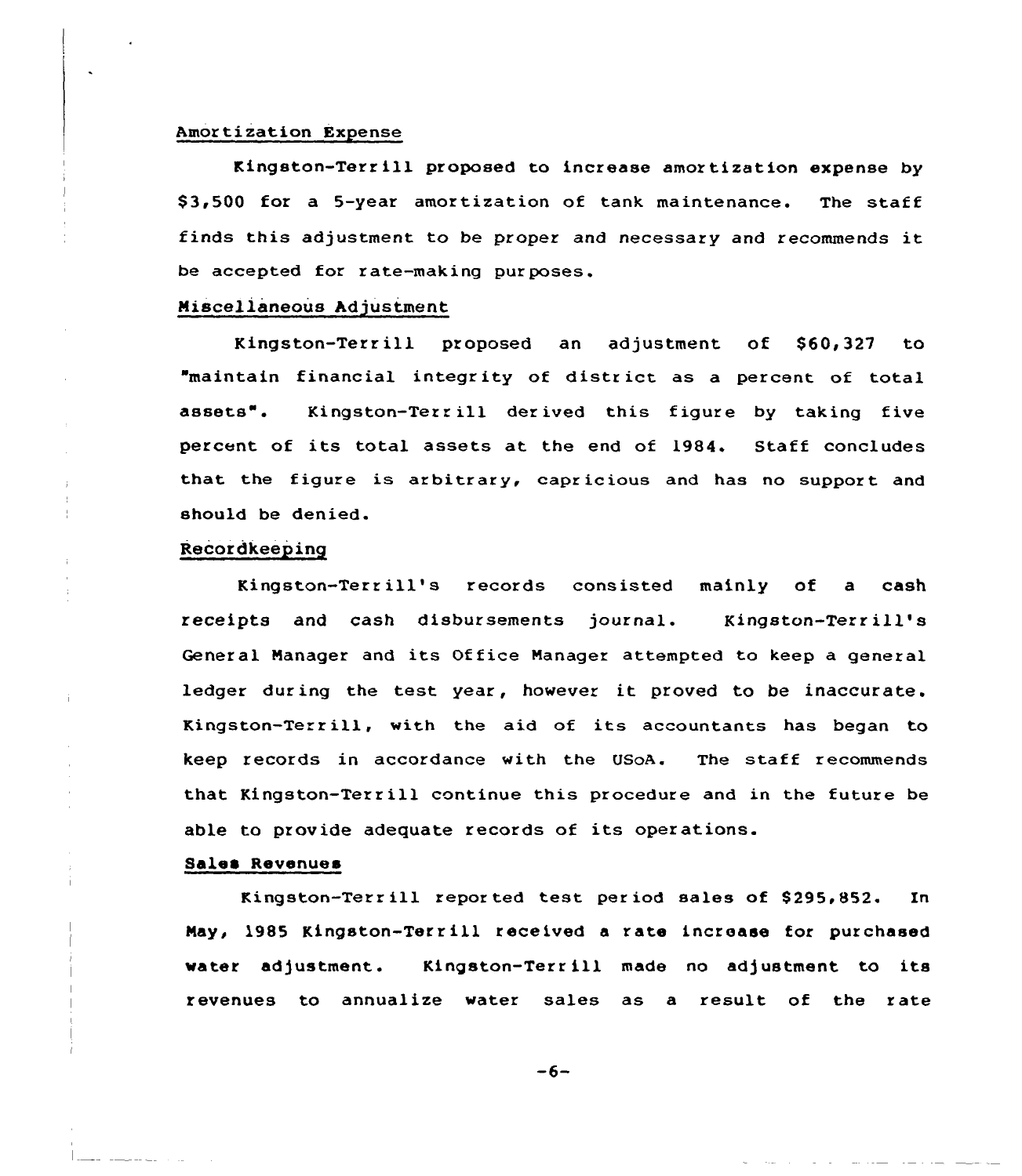increase. The staff recommends that Kingston-Terrill's test period operating revenues be increased by \$19,806.

## Interest Income

Kingston-Terrill reported interest income in the amount of S17,805 for the test period. Kingston-Terr ill made no pro foxma adjustment to this figure, however it is the staff's judgment that since both interest rates and Kingston-Terrill's investments have decreased over the past year that this figure should be reduced. Staff has determined an interest rate of approximately ten percent and applied it to Kingston-Terrill's end of period investments and accordingly estimates Kingston-Terr ill's interest income to be S12,000 thereby reducing the test. period level by \$5,805.

# Othex Findings

The Commission received <sup>a</sup> copy of <sup>a</sup> letter from the Farmers Home Administration ("FmHA") dated Nay 8, 1986. In the letter FmHA stated that apparently Kingston-Terr ill had borrowed funds from local banks vithout FmHa's written consent. The staff advises Kingston-Terr ill that in the future it should obtain the needed approval of FmHA before acquiring additional debt.

### **SUMMARY**

Based on the recommendations proposed by the staff in this report Kingston-Terr ill's operations are as follows:

 $-7-$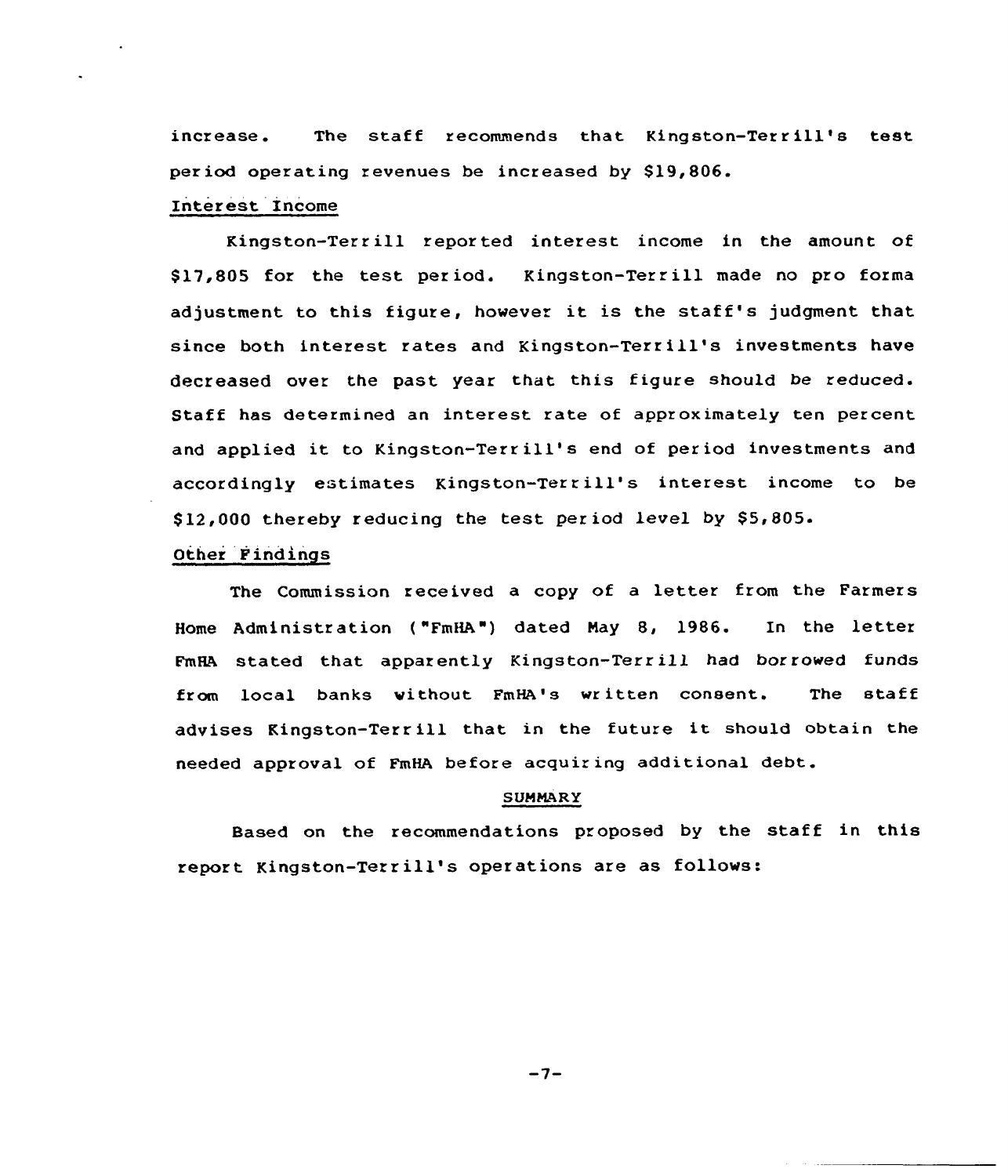|                                 | Kingston-Terrill    | Staff                |                     |
|---------------------------------|---------------------|----------------------|---------------------|
|                                 | Pro Forma           | Adjustments          | Recommended         |
| Income:                         |                     |                      |                     |
| Water Sales                     | \$411,218           | (62, 117)            | \$349,101           |
| Misc. Service                   |                     |                      |                     |
| Revenues                        | 15,373              |                      | 15,373              |
| Interest Income<br>Total Income | 17,805<br>\$444,396 | (5,805)<br>(67, 922) | 12,000<br>\$376,474 |
| Operating Expenses:             |                     |                      |                     |
| Purchased Water                 | \$169, 175          | 15,000               | 184,175             |
| Power for Pumping               | $-0-$               | 5,024                | 5,024               |
| Maintenance Expenses            | 29,181              | (10, 624)            | 18,557              |
| Labor                           | 39,046              | (11, 730)            | 27,316              |
| Supplies & Expenses             | 17,926              |                      | 17,926              |
| Transportation Expense          | 3,300               | (3, 300)             |                     |
| Salaries                        | 10,800              |                      | 10,800              |
| <b>Outside Services</b>         | 6,100               | 4,098                | 10,198              |
| <b>Insurance</b>                | 7,389               |                      | 7,389               |
| Pensions & Benefits             | 4,800               | (4,800)              |                     |
| Depreciation & Amorti-          |                     |                      |                     |
| zation Expense                  | 47,187              | (14, 933)            | 32,255              |
| Taxes Other Than Income         | 3,050               |                      | 3,050               |
| Rent                            | 828                 | (828)                |                     |
| Total Operating                 |                     |                      |                     |
| <b>Expenses</b>                 | \$338,782           | $<$ 22,093>          | \$316,690           |
| Net Income Before               |                     |                      |                     |
| <b>Interest</b>                 | \$105,614           |                      | 59,785              |
| Interest on Long-term           |                     |                      |                     |
| Debt                            | 39,435              | 1,224                | 40,659              |
| Other Interest                  |                     |                      |                     |
| <b>Expense</b>                  | 440                 |                      | 440                 |
| Net Income                      | \$65,739            | (547, 053)           | \$18,686            |

Kingston-Terrill had a Debt Service Coverage ("DSC") for the test period of .52X and a staff adjusted DSC of .53X. The staff is of the opinion that this coverage is neither fair, just, nor reasonable as required by KRS 278.030. Staff is further of the opinion that a DSC of 1.2X would provide sufficient revenues to allow Kingston-Terrill to meet its operating expenses, cover its debt and provide for reasonable equity growth. Therefore, the

 $-8-$ 

the company of the company

al advisado en 195